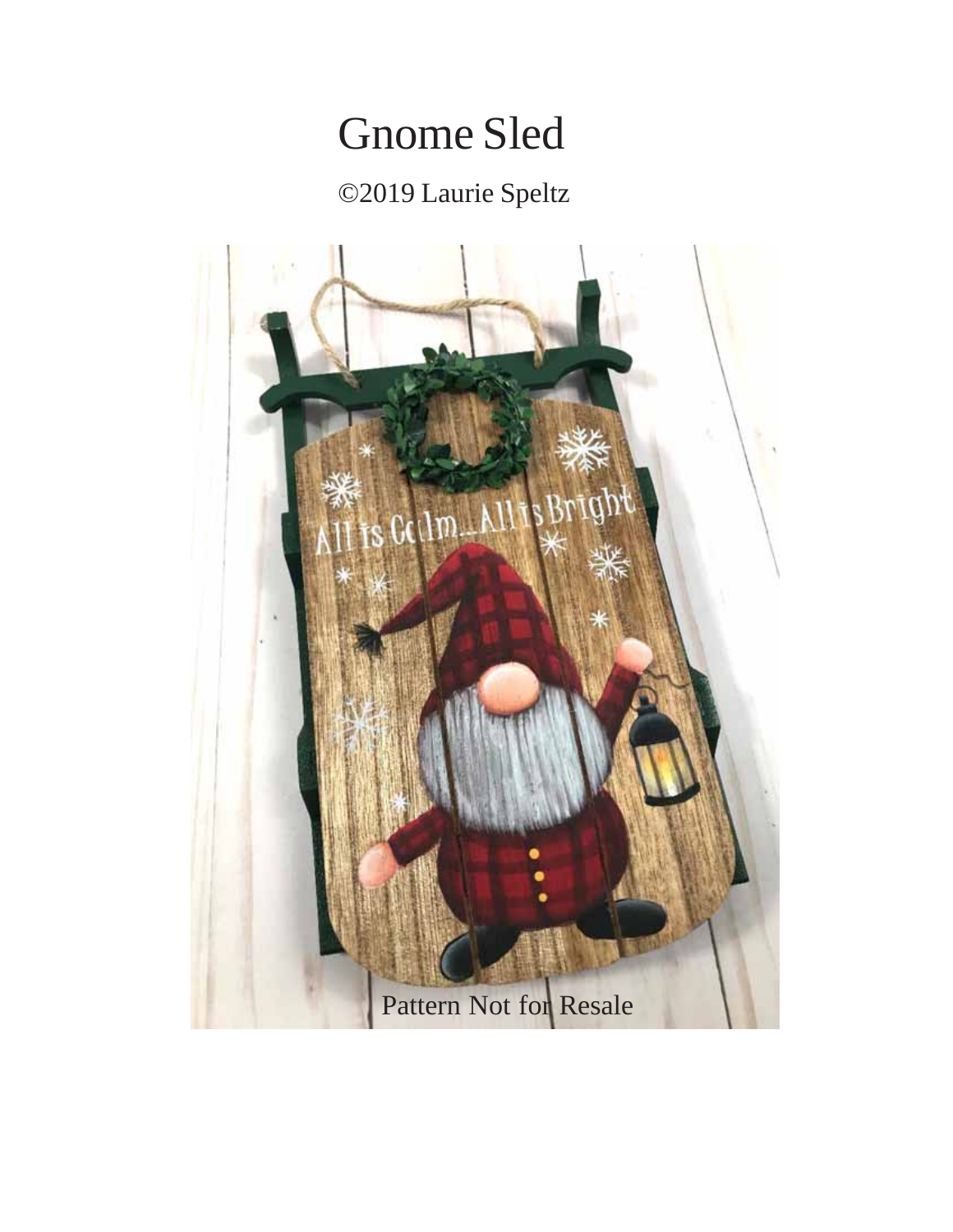## Gnome Sled

Free Pattern Not for Resale ©2019 Laurie Speltz

**Supplies** Grooved Sleds From Target or any other Surface of Choice - Surface Measures Approximately 9 ½" x 5 ½" Basecoat Stencils are Optional and are Available from The Creative Coach 515-253-9881: Fancy Winter Words Basecoat Stencil – BCS329 Snow Piles Basecoat Stencil – BCS285 DecoArt Acrylic Matte Finish

Palette-DecoArt Americana Snow White, Soft Black, Slate Grey, Santa Red, Lamp Black, French Mauve, Warm Beige, Dried Clay, Marigold, Canyon Orange, Antique Maroon, Watermelon Slice

Brushes - Black Gold by Dynasty Series# 206S Shader: 2,6,10 206FW Flat Glaze: 3/4" Series# 206A Angular Shader: 1/2", 3/8" Series#206L Liner: 0, 1, 2 Series#206MSC Mini Script Liner: 20/0 Stencil Brush or Dry Brush

Painting Instructions Prep the sled by spraying it with matte finish.

Transfer your pattern onto the surface.

Gnome - Base the hat and body with Santa Red. Shade with Antique Maroon and shade again with Soft Black if desired. Highlight with Watermelon Slice. Add plaid or other decoration as desired. To do the Buffalo Plaid, dilute Lamp Black paint to ink consistency. Add the vertical stripes and let them dry completely. Add the horizontal stripes. Add the buttons with dots of Marigold. Base the beard with Slate Grey and shade with Soft Black. Add the lines on the beard with Snow White. Shade again with Soft Black as desired. Undercoat the nose and hands with French Mauve. Base with Warm Beige. Shade with Dried Clay and highlight with Snow White. The shoes are based with Lamp Black and highlighted with Slate Grey.

Lantern- Base with Lamp Black and highlight with Slate Grey. Dry brush the center of the lantern with Snow White and again with Marigold. Add the candle with Snow White and the flame with Marigold and Canyon Orange. Add the string with Lamp Black.

Lettering – Add saying with Snow White.

Snowflakes – Add the snowflakes in the background with Snow White.

Finish - Spray with Matte Acrylic Finish. Enjoy!

Challenge – Come up with your own hat, clothing and beard for your gnome. Share a photo to our Facebook group so others can enjoy your creation and ideas. It is good to share!